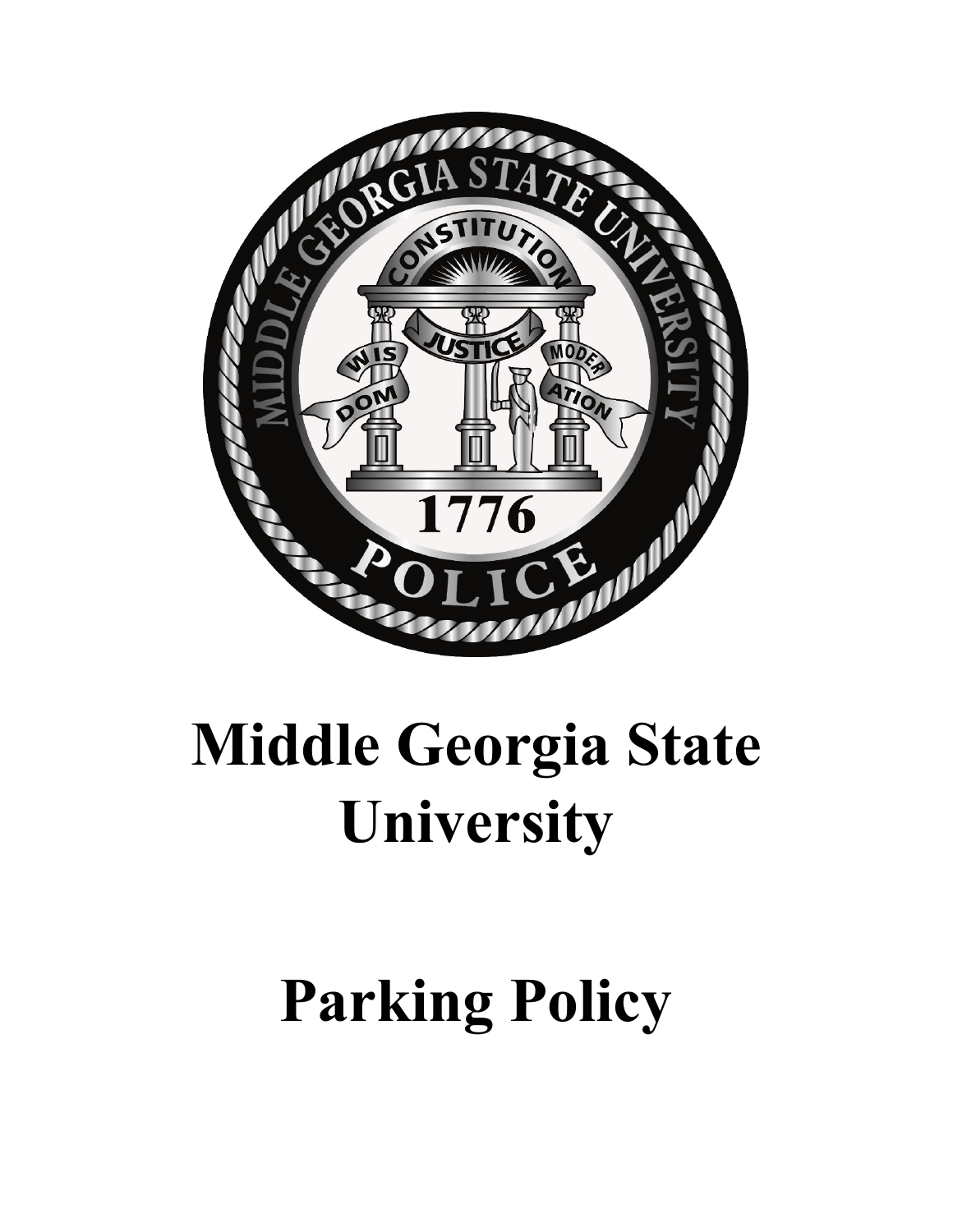## **1. Introduction**

The Middle Georgia State University (MGA) Parking Policy is designed to assist with the management of vehicular traffic and parking for the campus community. MGA promotes safety and requires all drivers and pedestrians observe Georgia traffic laws as well as the policy outlined in this manual.

This policy applies to all MGA campuses and properties. The main focus of the parking policy is to:

- Provide parking access to the campus community and
- Ensure the safety of the campus community

MGA Police are charged with the responsibility and authority to enforce the University's parking policies and regulations. All vehicles on Middle Georgia State University property are subject to these regulations. Compliance with the following regulations is a condition of enrollment and/or employment at Middle Georgia State University. Operating a motor vehicle on University property is a privilege, which is conditioned, in part, of compliance with these rules and regulations. Middle Georgia State assumes no liability or responsibility for damage or theft to any vehicle parked on University property. These regulations are applicable to all members of the University community including, but not limited to faculty, staff, students, visitors, wellness members, contractors, and vendors.

The MGA Police reserve the right to modify parking rules or regulations as needed, to change the allocation of parking spaces when necessary, and to make exceptions if appropriate. The Department may on occasion need to close a parking area or roadway for a special event, safety reasons, construction or repairs. The campus community will be informed when changes occur.

MGA Police has the authority to ticket, immobilize or tow, at the owner's expense, any vehicle that is in violation of the established rules and regulations. In addition, the police may relocate a vehicle if necessary when there is no response to a request to move it. The following articles are enacted as the official parking regulations for Middle Georgia State University. These policies are enacted under the provisions of the laws of the State of Georgia and the rules of the University System of Georgia.

# **2. Permits**

Middle Georgia State University has implemented the use of virtual permits for all Students, Faculty, Staff and Community Members. All motor vehicles parked on a Middle Georgia State University Campus or Property must register their vehicle online by visiting, mga.aimsparking.com or at the MGA Police Department on campus in order to ensure the utilization of a current virtual parking permit while parked on campus.

Virtual permits are active for the semester in which the permit was issued. Under the License Plate Recognition (LPR) software, your license plate will act as your permit. No decal is necessary for any student, faculty or staff under the LPR system. Changes in license plate (tag) information on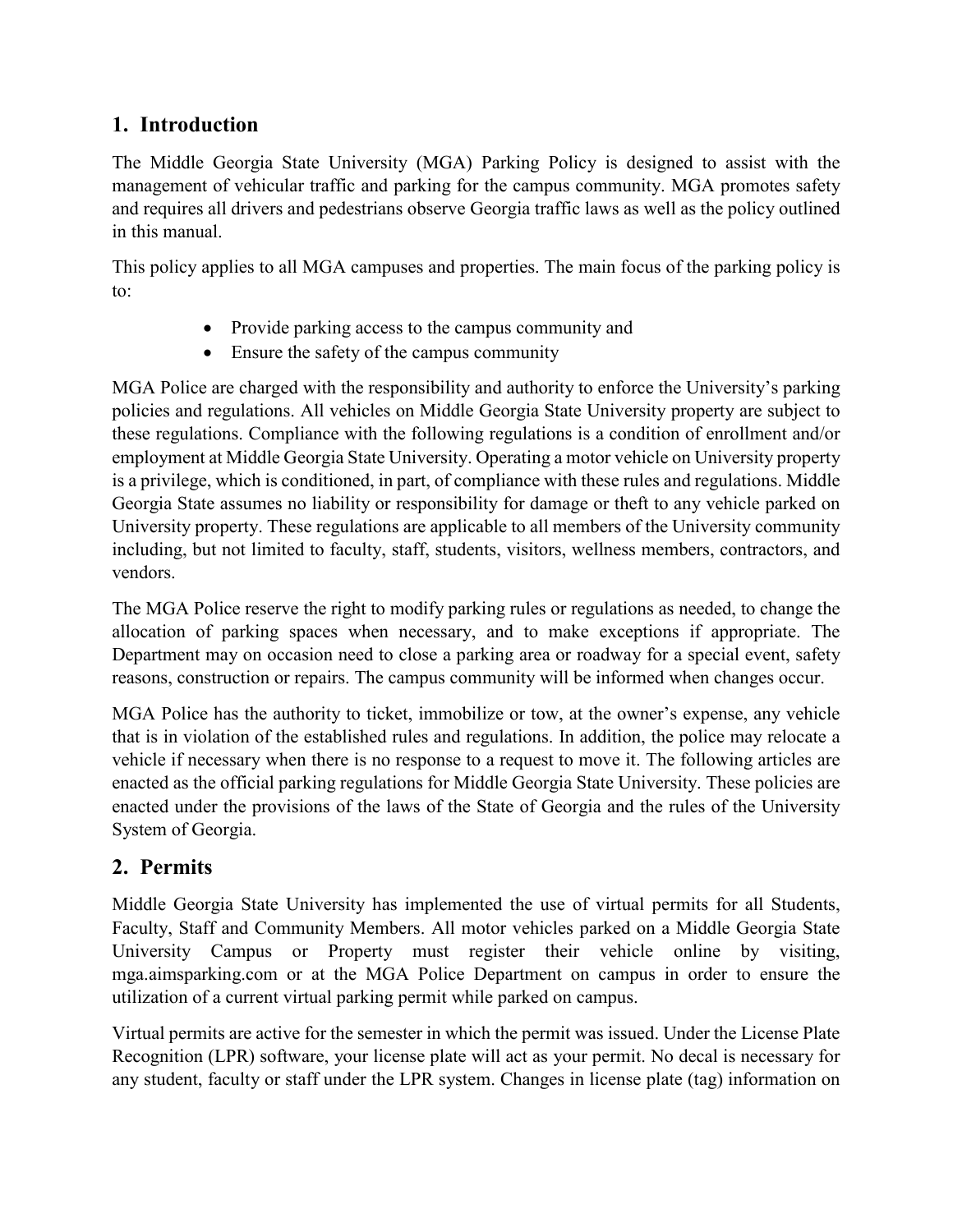any registered vehicle must be made online by visiting, mga.aimsparking.com before parking on campus.

Permits are categorized as follows and are issued at the discretion of the University:

- Faculty/Staff Permits
- Resident Student Permits
- Commuter Student Permits
- Community Member Permits
- Temporary/Visitor Permits
- Handicap/Temporary Handicap Permits
- Contractor/Vendor Permits

If an individual is both a student and faculty/staff member, their primary status determines which type of permit they will receive. Student assistants and those employed through the University work study program are not permitted to register their vehicles as employees of the University.

There shall be a rebuttable presumption that any vehicle on campus which is owned by a family member of a student or employee is being operated by the student or employee.

#### **2.1 Faculty/Staff Permits**

All faculty and staff members of the University shall register for a virtual parking permit upon employment that will allow for parking on any Middle Georgia State University Campus. Faculty and staff parking spaces can be recognized by signage and/or designated wording within the parking spaces. In addition, faculty and staff spaces are indicated by green parking stripes which denotes students are not allowed to use these areas. Faculty and staff are prohibited from parking in the WRC Library reserved parking spaces. MGA employment entitles faculty and staff members of the campus community to receive a virtual parking permit which allows for (2) vehicles to be registered under that permit. Additional permits may be purchased for a charge of \$10.00 each. Vehicle registration fees are non-refundable. Temporary and Visitor permits may be obtained free of charge.

#### **2.2 Student Permits**

All students must register their vehicles and obtain a current virtual parking permit within the first (5) calendar days of each semester.

Registration fees for parking are \$10.00 per semester, including summer. Parking is included in student fees, which are paid at the beginning of each semester. Parking fees entitle students to receive a virtual parking permit which allows for (2) vehicles to be register under that permit per academic year. Additional permits may be purchased for a charge of \$10.00 each. Vehicle registration fees are non-refundable. Temporary and Visitor permits may be obtained free of charge.

Students are required to renew their virtual permits each calendar year, to ensure the student's vehicle information and residential status is current and valid.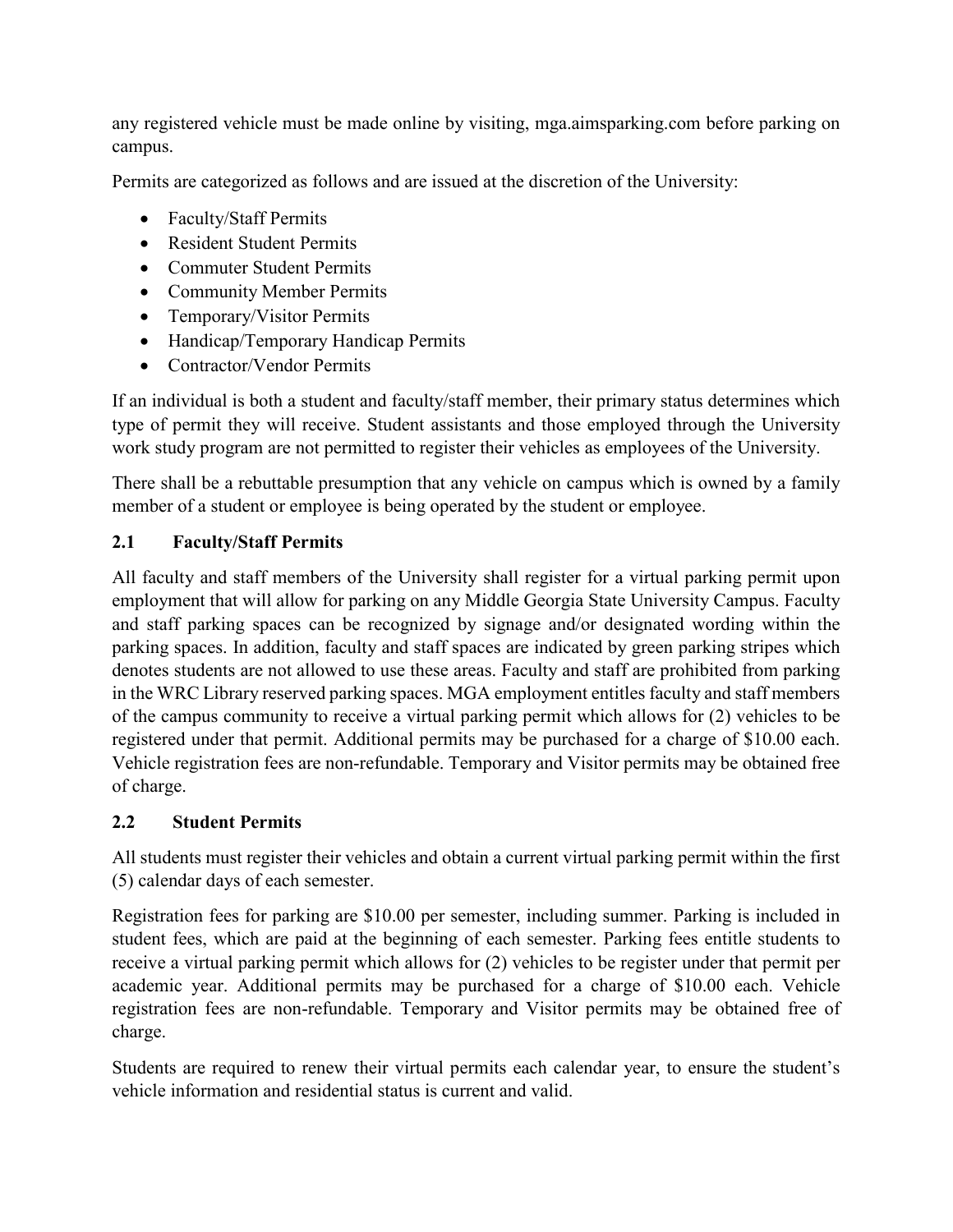Students whose status changes between resident to commuter during the academic year must immediately make the appropriate changes to their vehicle registration online or notify the MGA Police of their status change. A change to reflect the new status is free of charge.

Students are prohibited from parking in any faculty/staff, handicap, police, fire, plant operations, visitor, conference, WRC Library reserved or any other space not specifically designated for standard student parking.

#### • **Resident Student Permits**

A Resident Student is any active student assigned to a MGA designated Residence Life facility on any Middle Georgia State Campus. Residents must register their vehicles online each academic year to obtain a valid virtual parking permit. All resident students must maintain current and valid student status with the Office of Residence Life for Resident Parking Permits to remain valid. Resident Parking Permits are valid in assigned Resident Parking Lots near each Residence Life facility. These permits allow students to park their vehicles overnight in Resident parking lots.

Students with Resident Parking Permits are allowed to park in white lined parking spaces on any MGA campus, with the exception of the Cochran campus. Cochran campus residents are required to park in designated resident areas only and may not park in commuter lots on the Cochran campus at any time. Georgia Academy residents are required to park in the designated Georgia Academy residential lot only.

Resident students may register multiple vehicles but may have only one vehicle on campus at a time.

Resident students are responsible for their guests in or on University premises. All guests must sign in with Residence Life or Security upon entering residential property. Guests are required to provide the name of the resident they are visiting as well as vehicle information. Guests are only permitted to be in residential halls during visiting hours, (Weekdays 10:00 AM – 12:00 AM and Weekends 10:00 AM – 2:00 AM) unless an overnight stay has been pre-approved by Residence Life Staff. Guests are required to have a copy of the approval and be prepared to present it to MGA personnel. MGA reserves the right to deny admittance to anyone that cannot provide adequate documentation or that acts in a discourteous or unruly manner. Residents may face sanctions under the Student Code of Conduct and/or Residence Life for the behavior of their guests. Behavior issues by guests and residents may also be addressed by MGA Police in areas where laws have been violated.

Resident students will be charged \$25.00 for any guest assigned to them that does not vacate the premises by curfew unless otherwise approved for an overnight stay.

#### • **Commuter Student Permits**

A Commuter student is any valid student that is not living on a University owned or leased property. Commuter students are allowed to park on any Middle Georgia State University campus in designated student parking spaces which can be identified by white striping on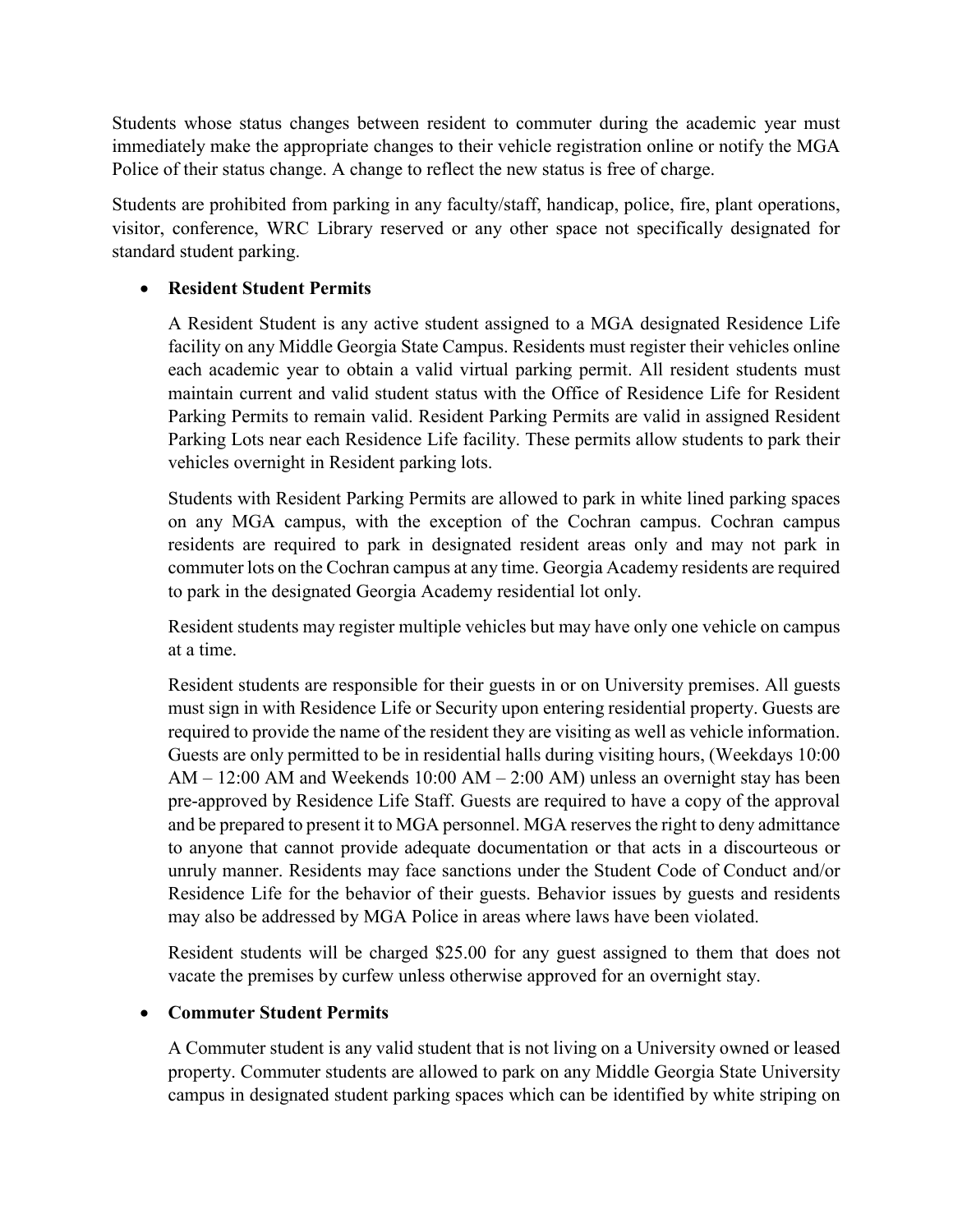the parking spaces. Commuter students are not allowed to park in spaces painted green, yellow, red, orange, blue or specialty spaces designated by signage or other control device. This includes Visitor spaces and WRC Library reserved parking.

#### **2.3 Handicap & Temporary Handicap Permits**

Handicap Parking Permits, either state-issued or University issued, are required at all times to park in MGA handicap spaces in addition to registering the vehicle with MGA. By state law, the person to whom the state-issued Disability License Plate or Disability Placard is registered to must be an occupant of the vehicle in order to occupy a Handicap Parking space.

#### *Under the Official Code of Georgia section 40-6-226, it is illegal to utilize a state-issued Disability Parking Permit for fraudulent purposes. Violators' vehicles will be cited in accordance with the MGA Parking Policy and are subject to fines as provided by Georgia law.*

Middle Georgia State University complies with the American with Disabilities Act (ADA) by providing designated parking spaces for persons with ADA Accessibility requirements.

Temporary Handicap Parking Permits may be issued by Middle Georgia State University upon receipt of a letter from the requestor's doctor's office requesting a handicap parking permit. For faculty and staff, these letters must be directed to Human Resources. For students, these letters must be direct to the Office of Counseling & Accessibility Services. Human Resources or Accessibility Services will determine what parking accommodations are to be made, and issue a Temporary Handicap Parking Permit for use on MGA campuses.

Temporary Handicap Parking Permits may be requested by anyone requiring one. Individuals can be issued a MGA handicap permit, or any other permit which meets their medical/physical needs, for up to (1) semester. After (1) semester, medical documentation from the requestor's medical provider must be provided to Human Resources or Disability Services, as appropriate, to receive any additional amount of time of handicap parking accommodations.

#### **2.4 Temporary/Visitor Permits**

Temporary Permits are available to faculty, staff, students and others who require parking at a MGA campus on a short term basis. Temporary permits issued will not exceed (14) days.

Temporary Permits may be obtained by entering the vehicle information online at mga.aimsparking.com by selecting "Temporary Replacement" or visiting the MGA Police Department and are free of charge. Temporary permits holders are permitted to park in parking spaces designated for their status as faculty/staff, student, visitor or community member.

When driving a replacement or temporary vehicles, individuals MUST register that vehicle online or with the MGA Police Department. A virtual temporary permit must be on file when a replacement vehicle is parked on campus to avoid citation.

Middle Georgia State University welcomes visitors who have business on campus. All visitors should report to the MGA Police Department for a Visitor's Parking Permit unless they have made prior arrangements with the University to register their vehicle. This entitles the visitor to park in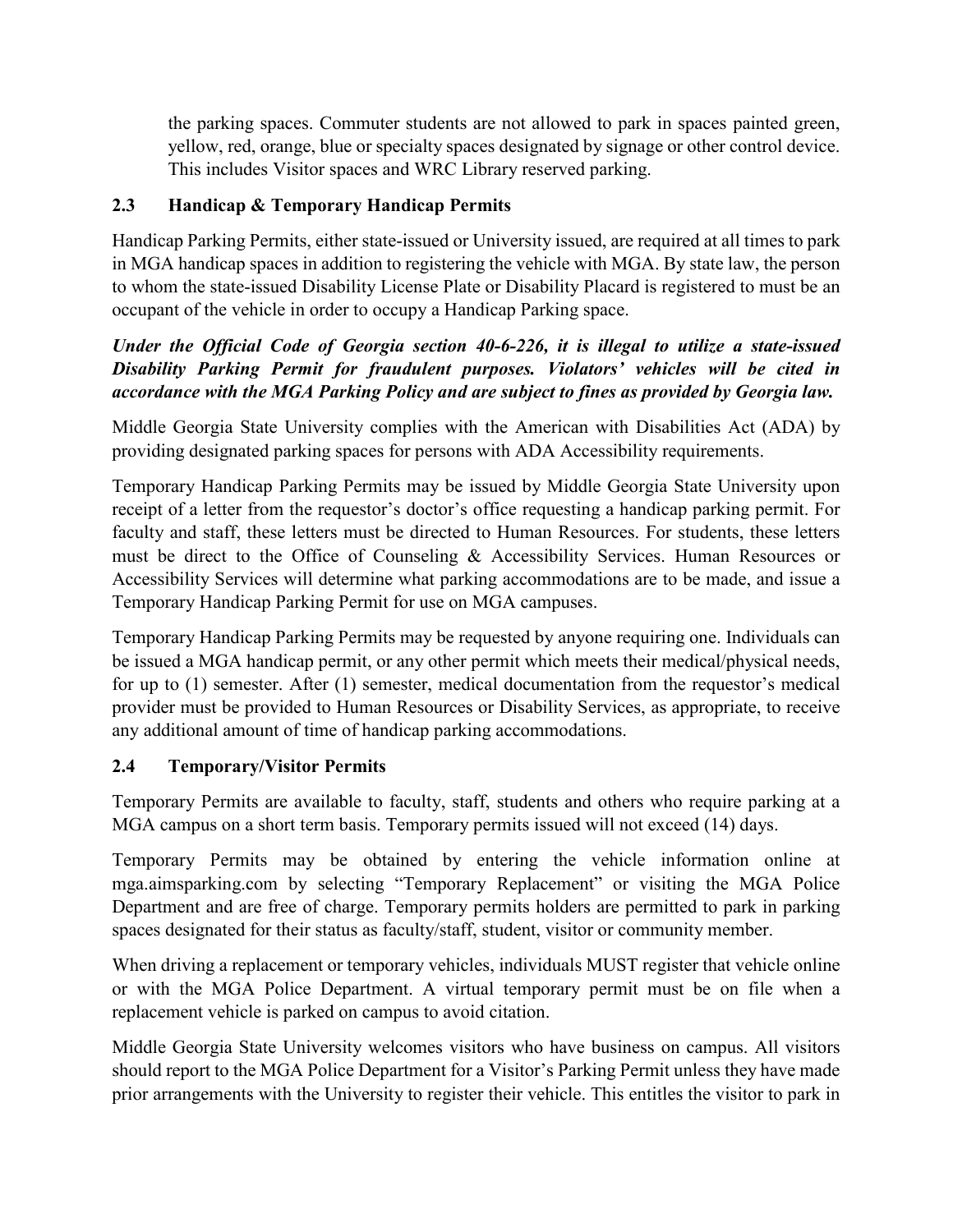an allocated visitor parking space. If visitor spaces are not available, visitors may be directed to park in another area by representatives or officials of the University.

Parking registration for conferences or continuing education courses will be administered through the MGA Robert F. Hatcher, Sr. Conference Center**.** Attendees will be provided with a link by email allowing them to register their vehicle online prior to or on the day of a conference. Attendees will be issued a virtual permit, valid for the specified dates of the registered conference that will allow for parking in designated areas. Hard copy permits may sometimes utilized when necessary.

If a valid visitor of the University is issued a citation, all fines may be waived upon notification to the MGA Police Department. Notification can be made in person, by mail, e-mail or via telephone.

# **3. Designated Parking Areas**

The following curb/surface color scheme, in addition to appropriate signs shall designated parking for the campuses of Middle Georgia State University. In the event of a conflict between a sign and a curb color, the sign shall always take precedence.

| Yellow | No Parking Zone or Visitor as indicated                               |
|--------|-----------------------------------------------------------------------|
| Red    | No Parking – Emergency/Fire Zones (No parking anytime 24 hours daily) |
| Green  | Faculty and Staff Member Parking Only                                 |
| White  | Commuter Student Parking or Visitor as indicated                      |
| Blue   | Handicap/ADA Parking                                                  |
| Orange | Resident & Georgia Academy Parking                                    |

#### **3.1 Student Zoned Parking Designations**

- Commuter Permits (C): Restricted to white lined spaces assigned to commuter students. (All campuses)
- Resident Macon Permits (RM): Restricted to white lined spaces assigned to students and University Pointe Apartments parking on the Macon campus.
- Resident Cochran Permits (RC): Restricted to Residential lots indicated by signage and/or orange outlined spaces on the Cochran campus.
- Resident Eastman Permits (RE): Restricted to white lined spaces assigned to students and the Aviation Hall Residential lot on the Eastman campus.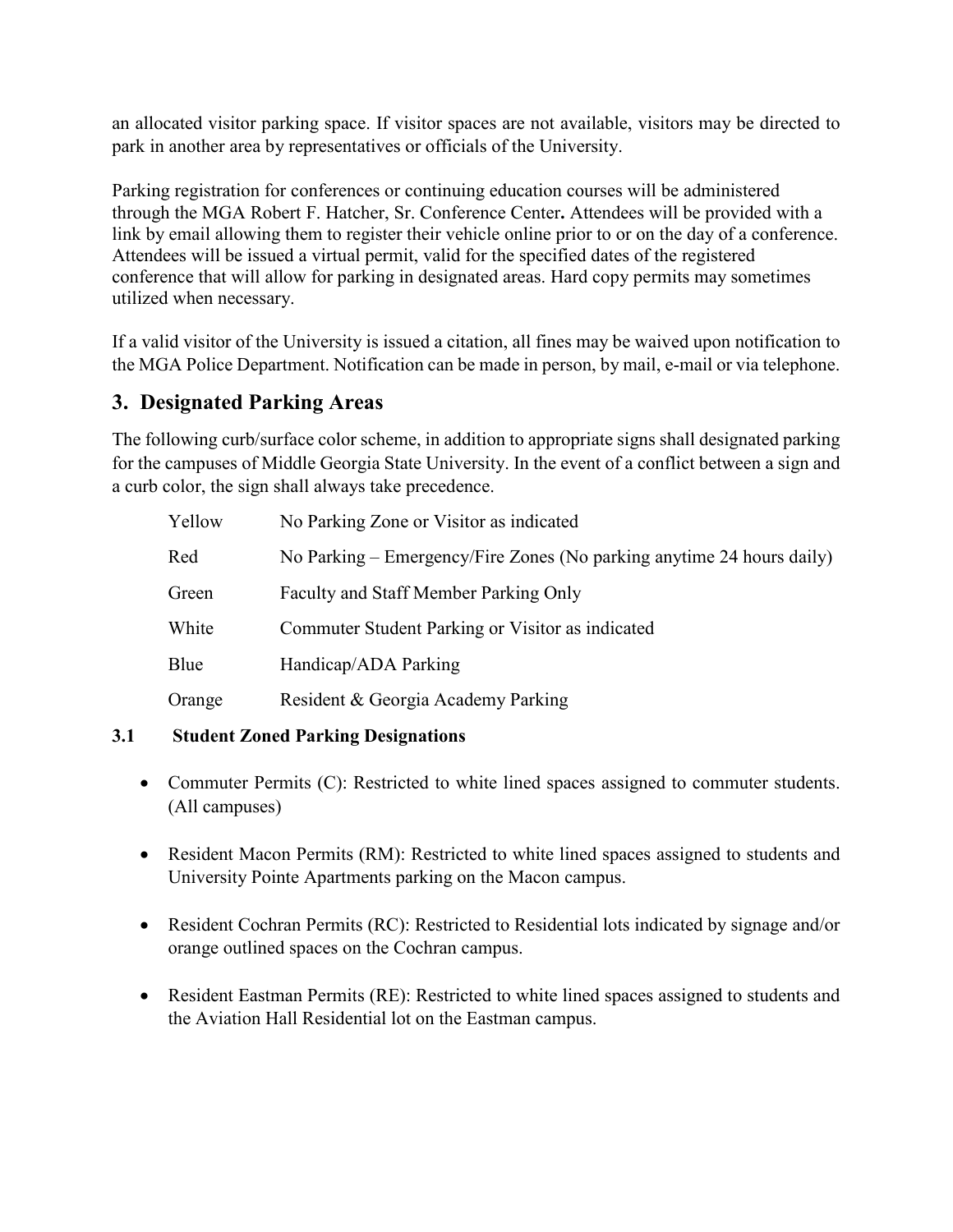• Georgia Academy Permits (G): Restricted to Residential parking lot for Georgia Academy Students only as indicated by signage and/or orange outlined spaces on the Cochran campus.

#### **3.2 Exceptional Circumstances Access to Restricted Parking Spaces**

The University reserves the right to allocate a parking permit to individuals in exceptional circumstances that will provide access to specific restricted access parking spaces. Requests must be submitted in writing to [parking@mga.edu](mailto:parking@mga.edu) outlining the circumstances for which the permit is requested. Exceptional circumstances permit holders will be exempt from parking charges. Issuance of a permit does not guarantee a parking space.

Overnight or extended parking of campers, vans, buses, etc., utilized as living and sleeping quarters within the defined limited of property owned, leased, rented, or controlled in anyway by the University is not permitted unless approved by the Chief of Police or his/her designee.

# **4. Enforcement**

The Middle Georgia State University Parking Policy applies throughout the calendar year and is enforced 24 hours a day, 7 days a week, 365 days a year. To enforce the rules and regulations, the MGA Police are authorized to issue citations, immobilize vehicles, and pursue collections action against violators.

Equipment utilized in parking and traffic enforcement is University property. Vandalizing or destroying call boxes, vehicle immobilization devices, signs and markings, and/or citations is strictly prohibited.

Citations are issued to vehicle permits, not vehicle operators. Citations issued to vehicles remain a valid and binding fine, regardless of the vehicle operator. The registered owner of a vehicle is considered fully responsible for all citations issued to his/her vehicle, regardless of the vehicle operator at the time of citation issuance.

Fines accrued by violated the parking policy constitute a last financial obligation to the University by the violator until such time as the citations are paid.

Citations may be paid online by visiting mga.aimsparking.com. Cash payments may be made in the Bursar's Office on any of the MGA campuses.

# **5. Regulations**

- **5.1** Vehicles are only to be parked on MGA property when the driver has legitimate business at the university.
- **5.2** Any vehicle parked on University property must comply with the Middle Georgia State University Parking Policy.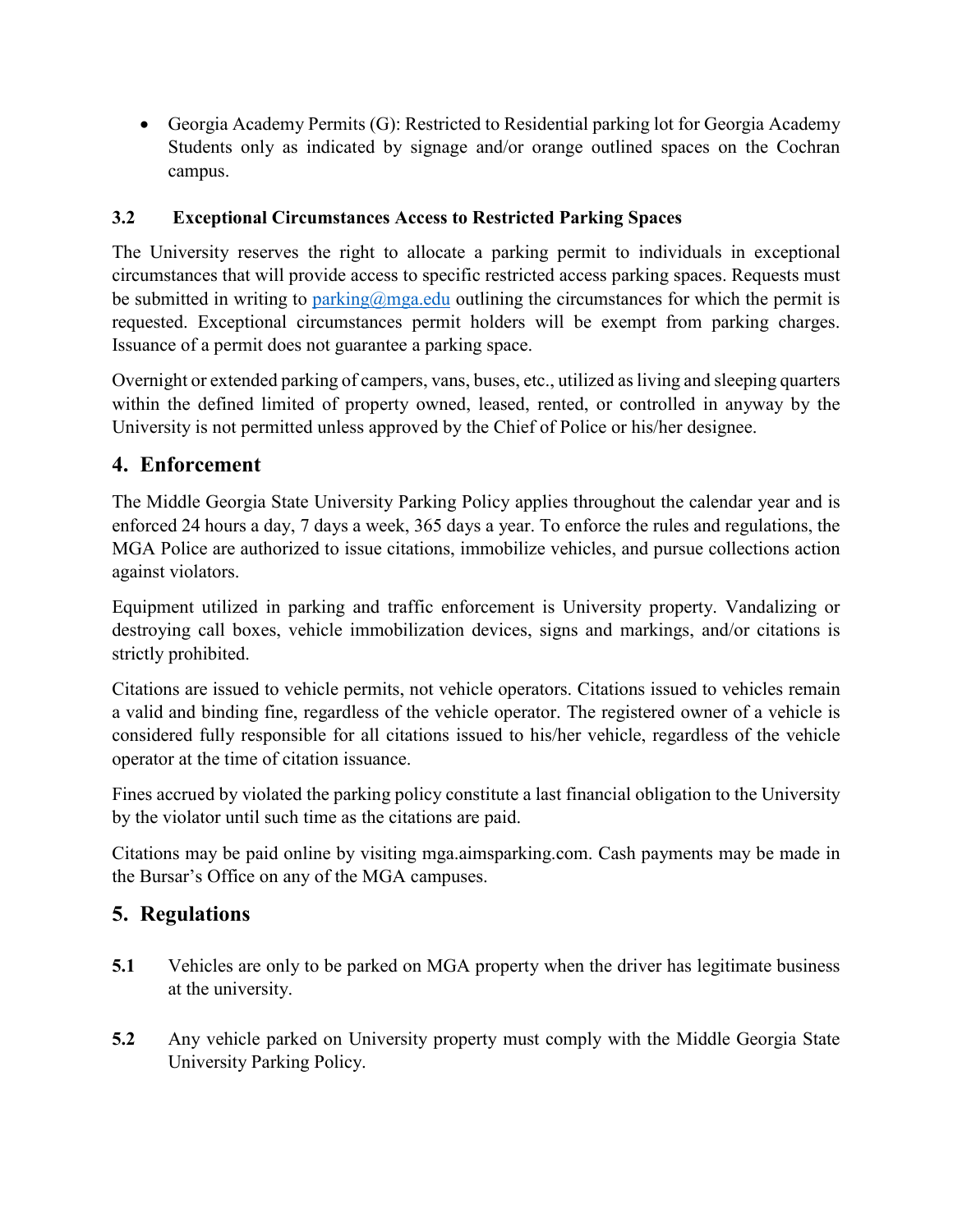- **5.3** Any vehicle parked on MGA property must be properly registered. Vehicles may be registered online by visiting, mga.aimsparking.com or through the MGA Police Department.
- **5.4** All parking facility users have a responsibility to act in a civil manner. Failure to do so will result in disciplinary action being taken.
- **5.5** Parking is available on campus for visitors with legitimate business. All visitors are to report to the MGA Police Department to register a vehicle.
- **5.6** Any parking for the purpose of making deliveries shall be limited to 15 minutes or such other period authorized by MGA Police. Any vehicle exceeding the approved time may be cited. Special parking permissions can be granted for short durations of time for loading and unloading when approved by the police department.
- **5.7** Posted speed limits will be observed at all times.
- **5.8** All persons are expected to follow lawful driving practices while on campus. Any action which would be considered an offense in a court of law will be considered an offense on site.
- **5.9** Persons parking vehicles on University property do so at their own risk. No responsibility or liability is accepted by the University, its employees or its agents for damage to or loss of any vehicle, or its contents while parked on University property.
- **5.10** Vehicles without a current state registration or which are not insured must not be parked anywhere on MGA premises. The University may also take legal action against persons breaching the rules and reserves the right to initiate any other appropriate legal procedures available.
- **5.11** All accidents and/or injuries in any MGA parking area must be immediately reported to the MGA Police.
- **5.12** Access to all University premises, including parking lots, is by permission of Middle Georgia State University. The University retains the right to refuse entry to parking lots and to require users to leave parking areas and to remove their vehicle, any time at its own discretion.
- **5.13** The University may authorize parking lots to be temporarily closed and dedicated for specific and temporary operational purposes.
- **5.14** Vehicles must be properly parked within a designated parking space with the front of the vehicle at the top of the parking space. Pull through a space into another for parking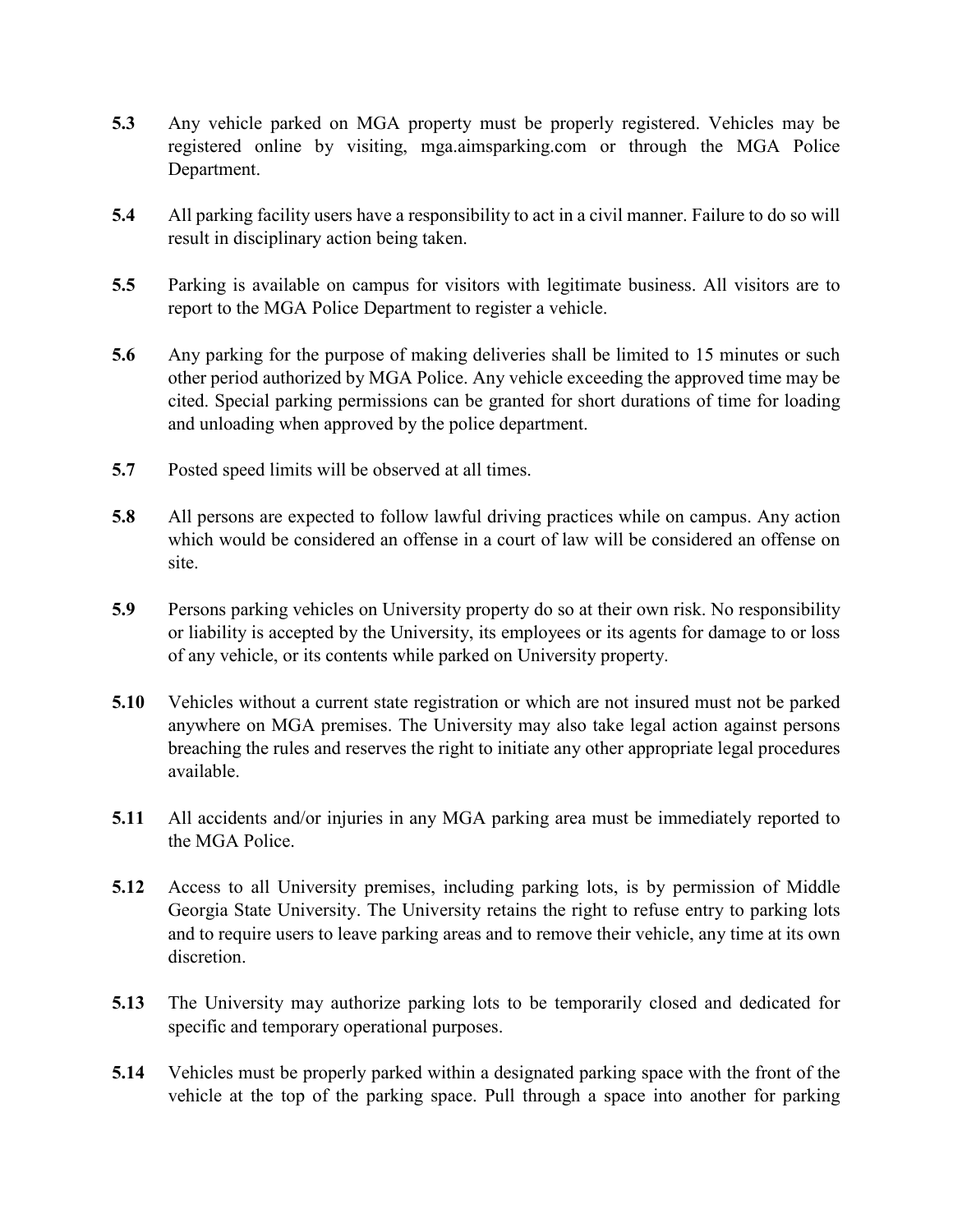purposes is prohibited, as is backing into parking spaces. In addition, parking against the flow of traffic on streets is prohibited.

- **5.15** Major repair work, servicing or valet services of vehicles is strictly prohibited within the parking areas of MGA unless authorized to do so by MGA Police. When a vehicle is stranded due to a mechanical failure, temporary access will be permitted for tow-vehicles for the purpose of completing minor repair work and/or recovery.
- **5.16** Parking is prohibited specifically in the following areas, locations or circumstances:
	- a. On yellow lines, areas hatched with lines or areas denoted as prohibited
	- b. In a location which blocks entry or exit for emergency or delivery vehicles
	- c. On grass areas, sidewalks or turn around areas
	- d. In areas temporarily closed off and dedicated by the University for specific and temporary operational purposes
	- e. In an area marked as temporarily or permanently allocated for use by visitors or for maintenance or construction work
	- f. In areas for which the assigned virtual permit does not apply.
- **5.17** Pedestrians are afforded right-of-way on all University streets and parking facilities.
- **5.18** Speed on campus shall not exceed 15 miles per hour at any time unless allowed by law.
- **5.19** Visitor parking spaces are for use by campus visitors only. Faculty, staff and students are not considered visitors and will be ticketed or towed for violations.
- **5.20** Police, emergency and/or service vehicles may stop, stand, or park irrespective of the parking regulations while performing necessary official business. Services vehicles may not however, be left unattended blocking a fire hydrant.
- **5.21** Parking at or near baseball fields, athletic complexes, and/or recreation facilities owned, leased or controlled by the University is at the vehicle operator's own risk.
- **5.22** Posted stop signs will be observed at all times.
- **5.23** No person shall install any material upon the windshields or windows of any motor vehicle, the installation of which would result in a reduction of light transmission or an increase in light reflection in violation of state law.
- **5.24** Any vehicle displaying a valid handicap permit may park in any handicapped, faculty/staff or student parking space at the University. Vehicles must display a valid handicap permit at all times when parked in a handicap parking space.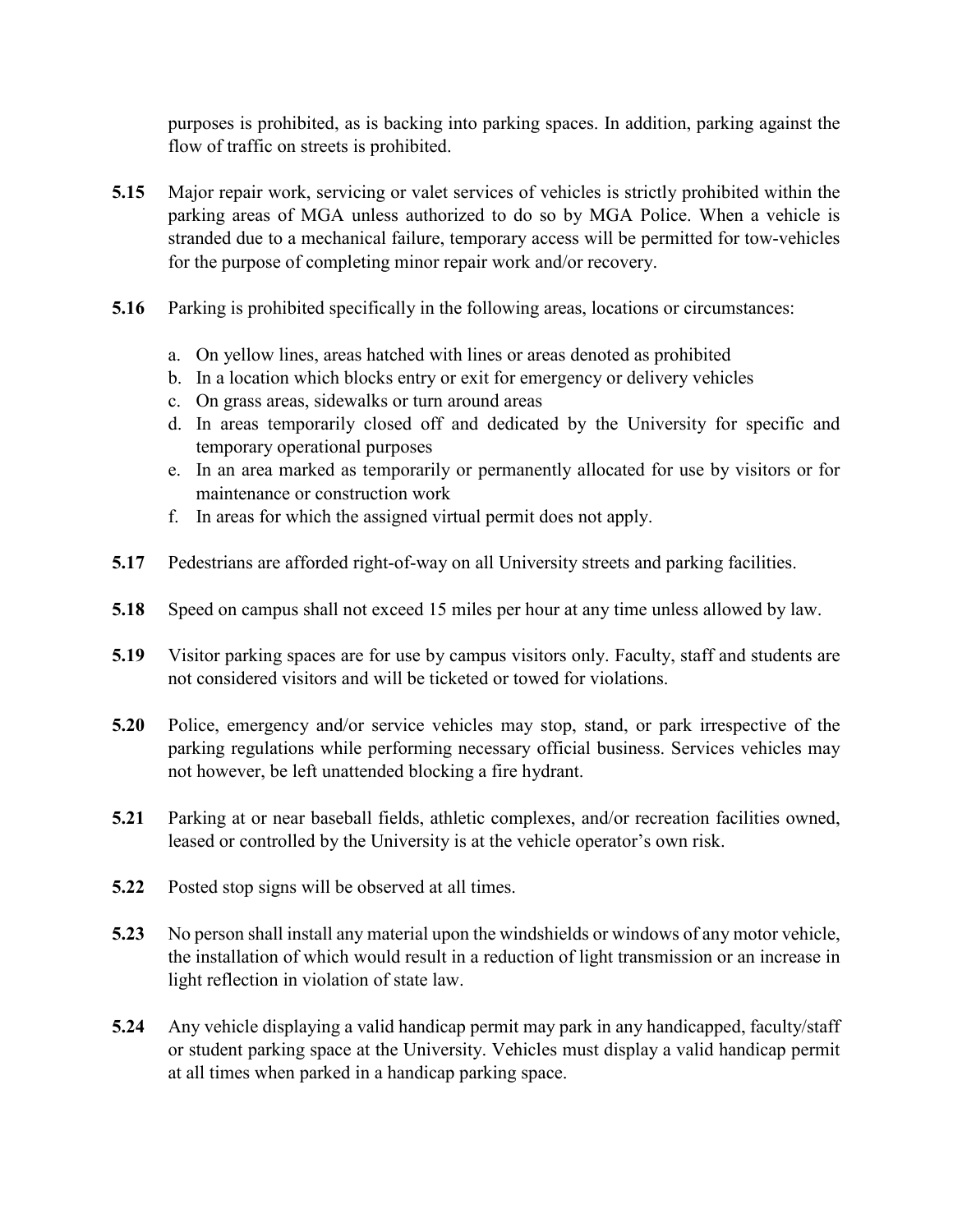- **5.25** Motorcycle, moped, and scooter operators must register their vehicles online at mga.aimsparking.com. Motorcycles, mopeds, and scooters may park in motorcycle parking or motor vehicle spaces on campus corresponding with the appropriate assigned virtual permit.
- **5.26** Motorcycles, mopeds, and scooters are not allowed to bypass any closed faculty/staff lot gated entrances or exits and are prohibited from riding through the gated restricted areas.
- **5.27** Bicycles on campus must comply with the following regulations:
	- When driven on streets or in areas intended for use by motor vehicles, bicycle riders will observe all applicable traffic rules and regulations applicable to motor vehicles.
	- When parked, bicycles must be in bicycle racks or other spaces/areas designated for their use.
	- Bicycles must be parked clear of sidewalks, ramps, building entrances and handrails/fences.
	- MGA reserves the right to remove abandoned bicycles at its discretion.
- **5.28** The tailgating (or Gate-Running) Policy is to deter unauthorized vehicles from entering or exiting a parking area by driving directly behind a valid vehicle entering/exiting the area on the same gate cycle. Violators endanger themselves and the vehicle they are tailgating behind and risk possible damage to the parking equipment. Violations will result in a \$100.00 fine multiplied by the number of total tailgating violations a person has received. For example; first offense  $= $100.00$ , second offense  $= $200.00$ , third offense  $= $300.00$ . A Student Affairs referral may be issued for students who commit this violation. University employees may be reported to their supervisors, department chairs, or VP for violation of employee conduct rules. Persons may also be charged criminally for criminal trespass and/or criminal damage to property depending on the severity of the violation.

In instances where a resident allows his/her gate access card to be used by an individual for which the card is not registered, the registered card holder will be fined the same as a gate-running violator. Residents shall not use access cards except as intended and will not allow use of their cards by others. In addition, non-student violators entering by way of an unauthorized card swipe will be criminally trespassed from residential facilities by University Police.

## **6. Citations**

A citation must be settled within fourteen (14) calendar days by payment or appeal. Citations can be paid online by visiting mga.aimsparking.com. Cash payments may be made in the MGA Bursar's Office on any campus during regular business hours. Failure to settle fines within the specified time will result in an additional late fee of \$20.00 per violation, loss of appeal rights and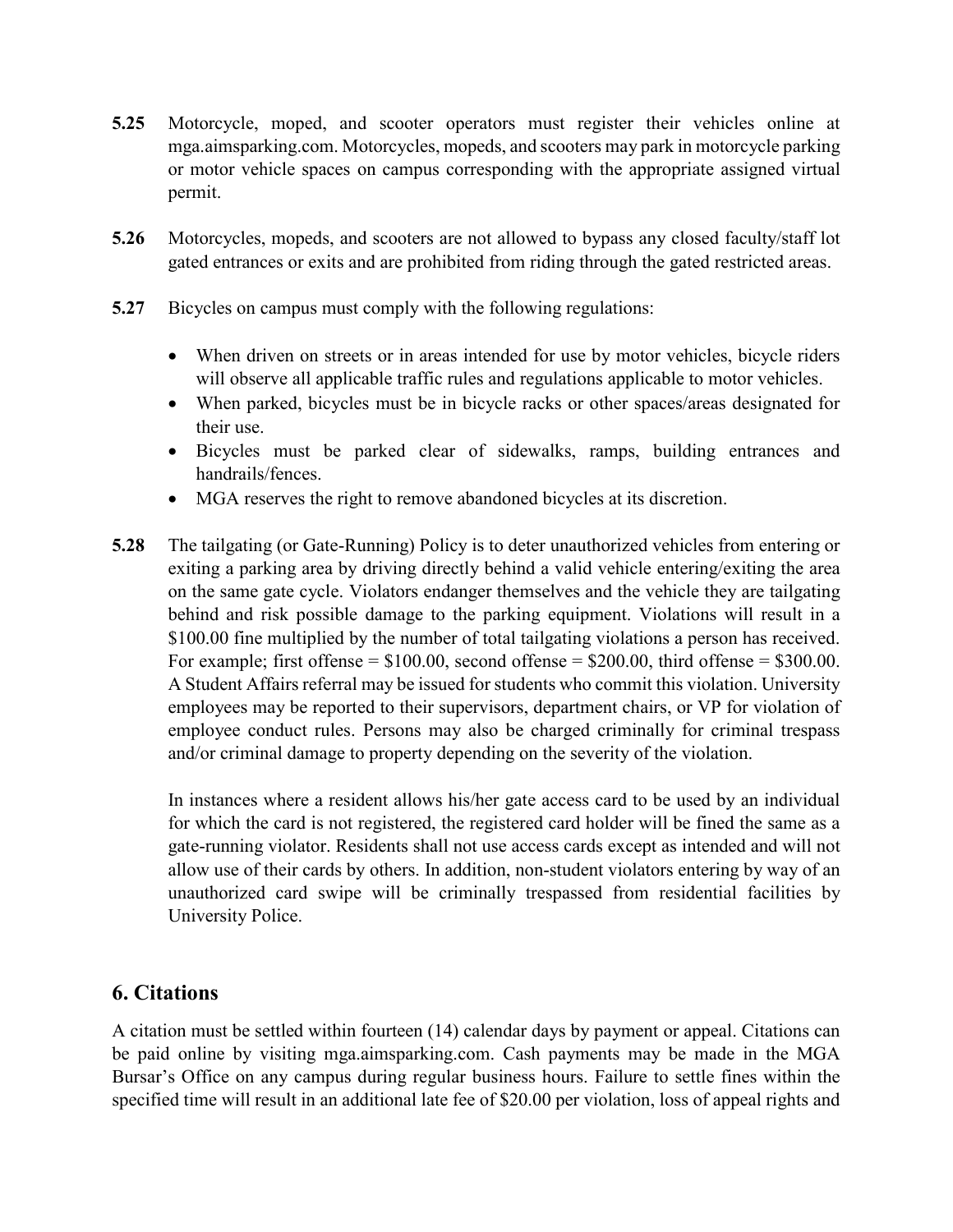possible disciplinary action. Holds will be placed on all student records until the citation fine is resolved by payment or appeal.

The citation fine structure is as follows:

- \$75.00 Unauthorized Parking in Handicapped Spaces/Areas
- \$25.00 Unregistered Vehicle
- \$25.00 Improper Parking, Double Parking, or Parking in Driveways
- \$25.00 Obstructing Traffic or Driving in Undesignated Areas
- \$25.00 Parking in Unauthorized Areas or Those Not Designated for Parking
- \$25.00 Parking in Areas Designated for Faculty, Staff, and Visitors
- \$25.00 Parking in Areas Designated for Police, Fire, or Plant Operations
- \$25.00 Parking on Crosswalk, Access Walk, Loading Zone, or Near Buildings
- \$25.00 Parking on Yellow or Red Curb (Bus Stop/Emergency Vehicles Only)
- \$25.00 Parking on Sidewalk or Grass/Lawn Areas
- \$25.00 Overtime Parking
- \$25.00 Parking in Reserved Parking or Area Not Permitted For
- \$30.00 Entering Through an Exit or Exiting Through An Entrance
- \$10.00 Backing In/Pulling Through a Parking Space
- \$25.00 Expired Guest Parking (Resident Students)
- \$25.00 Library Only Parking (WRC)
- \$25.00 Stop Sign Violation
- \$25.00 Window Tint Violation
- \$100.00 Tailgating (Gate-Running) Fine will be multiplied by number of offenses
- \$20.00 Late Payment Fee
- \$20.00 Boot Removal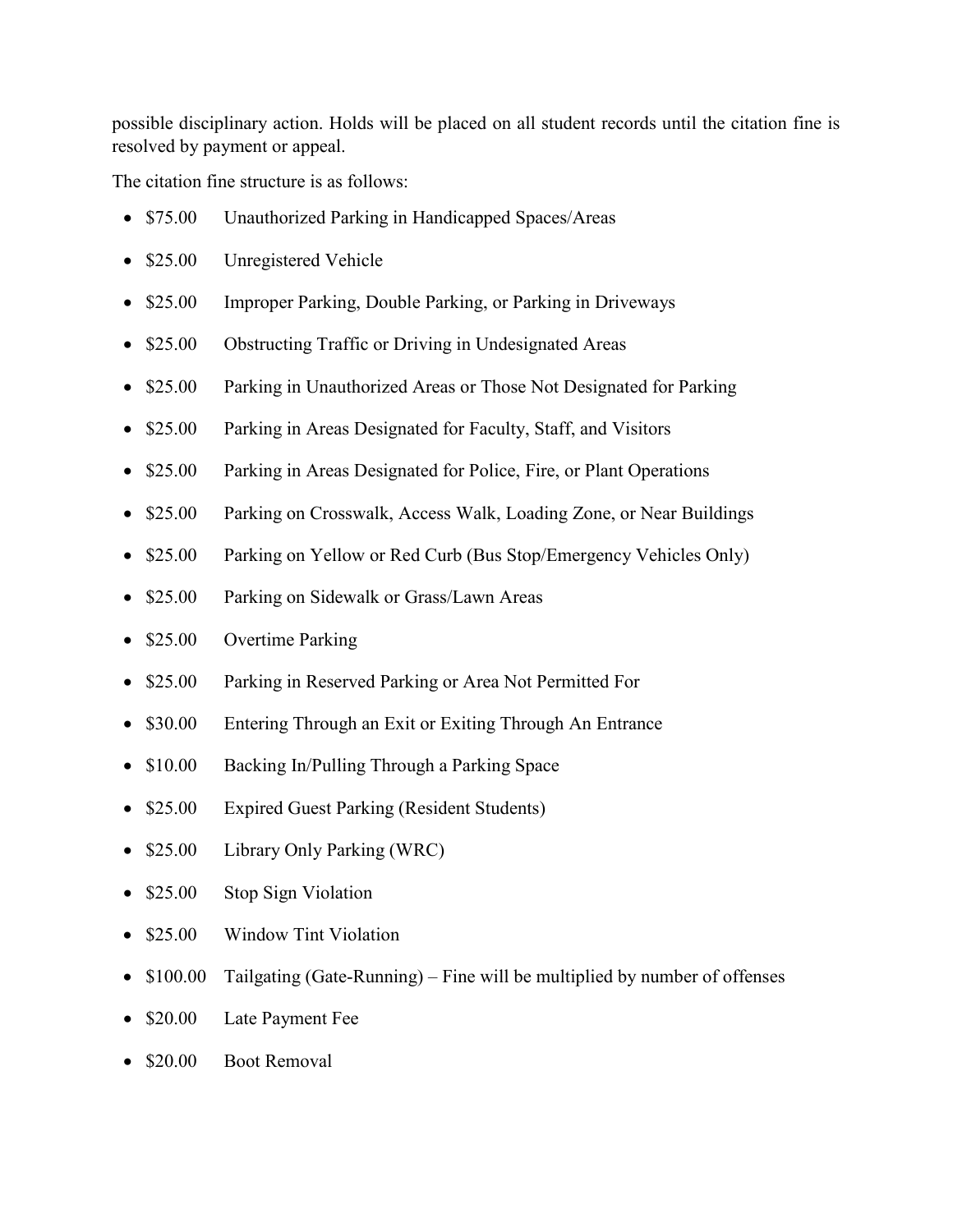#### **6.1 Citation Appeals**

If a person believes a citation has been issued unfairly, the citation may be appealed. Appeals for Middle Georgia State University parking tickets must be made within (14) calendar days from the date the ticket is issued. Paid or closed citations cannot be appealed.

Individuals may appeal parking citations by completing an appeal form online by visiting mga.aimsparking.com. All individuals are responsible for checking their appeal status online for any pending responses. Initial appeals will be reviewed by the Chief of Police or designee. If an appeal is denied a respondent may further appeal within 3 days of the initial appeal response by visiting mga.aimsparking.com. Second appeals will be reviewed by the Assistant Vice President of Student Affairs. Middle Georgia State University reserves the right to allow substitutions when necessary. The decision of the Assistant VP of Student Affairs is final and binding. When an appeal is denied, the petitioner will have (3) calendar days from the decision date to resolve the fine. After (3) business days citations not paid will be subject to the standard \$20.00 per violation late fee.

## **6.2 Vehicle Immobilization (Towing/Booting)**

If a vehicle is impeding the free flow of traffic, has over (3) outstanding parking violations, or fines in excess of \$100.00 it can be towed or immobilized with a boot. Citations are a method of warning the vehicle owner. When citations fail to correct violations, it may become necessary to tow or boot a vehicle. Illegally parked vehicles may also be towed from lots when parked in emergency lanes, handicap spaces, restricted/reserved spaces, blocking other vehicles, roadways, entrances, loading areas, curbs, dumpsters, or a lot complaint is received and/or a lot is full with multiple illegally parked vehicles.

#### **6.3 Boot Removal and Vehicle Recovery**

- An immobilization notice containing instructions on how to have the boot removed will be attached to the vehicle (driver's side window and windshield).
- If arrangements have not been made by the registered driver of the vehicle to remove the boot within 5 days of the boot being placed on the vehicle, the vehicle is subject to towing. Once a vehicle has been booted and subsequently towed, the registered driver/owned will be responsible for all fees incurred (including citations incurred, boot removal fee, and towing/storage fees).
- If a vehicle is towed or immobilized, the registered driver/owner responsible must report to the MGA Police to make arrangements to recover the vehicle.
- Customers must pay a \$20.00 boot removal fee and any unpaid citations associated with the vehicle prior to removal.

Middle Georgia State University assumes no liability during the application or removal of a parking boot. Any vehicles on University property meeting the above criteria are subject to towing and/or booting. Once a vehicle is immobilized the boot will only be removed after all open citations have been paid. Payments may be made online at mga.aimsparking.com. Cash payments can be made in the Bursar's Office on any MGA campus. If a vehicle remains booted in excess of 30